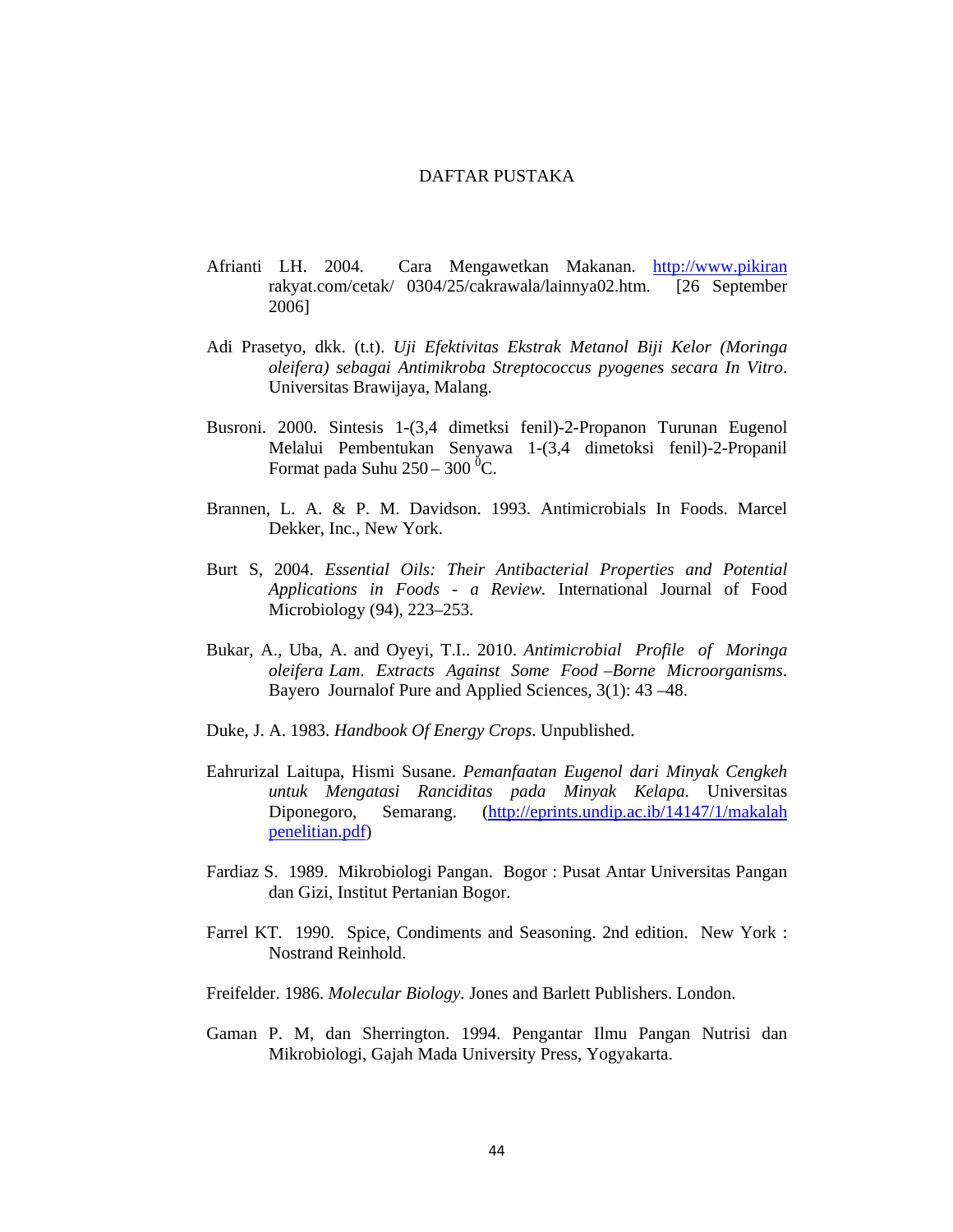- Houghton, P. J dan Raman, A. 1998. *Laboratory Handbook for The Fractionation of Natural Extracts*. London : Thomson Science.
- Ijong F.G, L.P Djajawinata, D.S Runtunuwu. 2005. *Aktivitas antibakteri ekstrak tanaman Kelor (Moringa oliefera Lam) terhadap Escherichia coli. J. Mikrobiologi*. 91-98.
- Kochhar, S. P., dan Rossell, JB. 1990. *Detection, estimation, and evaluation of antioxidants in food system.* Dalam: Food Antioxidants. Hudson, B.J.F.(eds). Elsevier Applied Science. London and New York.
- Kusuma RWR. 2008. *Pengaruh Penggunaan Cengkeh (Syzygium aromaticum) dan Kayu Manis (Cinnamomum Sp.) sebagai Pengawet Alami terhadap Daya Simpan.* Skripsi. Institut Pertanian Bogor. Bogor.
- Kusriningrum. 2010. Rancangan Acak Lengkap (RAL) (Completely Randomized Design Atau Fully Randomized Design). //http.www.fkh.unair. ac.id /materi/rancob/ [ 4 Agustus 2012] .
- Lorian V. Antibiotic In Laboratory Medicine 2nd edition. London: Williams and Wilkins Co; 1980. p. 1- 22.
- Mudjajanto ES, LN Yuliati. 2004. *Membuat Aneka Roti*. Depok : Penebar Swadaya.
- Nugraha Aditya. 2013. *Bioaktivitas Ekstrak Daun Kelor (moringa oleifera) terhadap Eschericia Coli Penyebab Kolibasilosis pada Babi.* Tesis. Universitas Udayana, Bali. (http://www.pps.unud.ac.id/thesis/pdf\_thesis/unud-877- 1831746254tesis%20 aditya% 20nugraha.pdf).
- Naiborhu, P. E. 2002. *Ekstraksi dan Manfaat Ekstrak Mangrove (Sonneratia alba dan Sonneratia caseolaris) Sebagai Bahan Alami Antibakterial: Pada Patogen Udang Windu, Vibrio harveyi*. Institut Pertanian Bogor.(http://repository.ipb.ac.Id /handle/123456789/20041).
- Puspita, P.E., 2011. Aktivitas antibakteri ekstrak tembakau temanggung varietas genjah kemloko. Fakultas Teknologi Pertanian. Institut Pertanian Bogor.
- Pandey, A., R.D. Pandey., P. Tripathi., P.P. Gupta., J. Haider., S. Bhatt and A.V Singh. 2012. *Moringa Oleifera Lam. (Sahijan) - A Plant with a Plethora of Diverse Therapeutic Benefit*s: An Updated Retrospection. Pandeyet al. Medicinal Aromatic Plants 2012. (http://omicsgroup.org/journals/MAP/MAP-1-101.pdf).